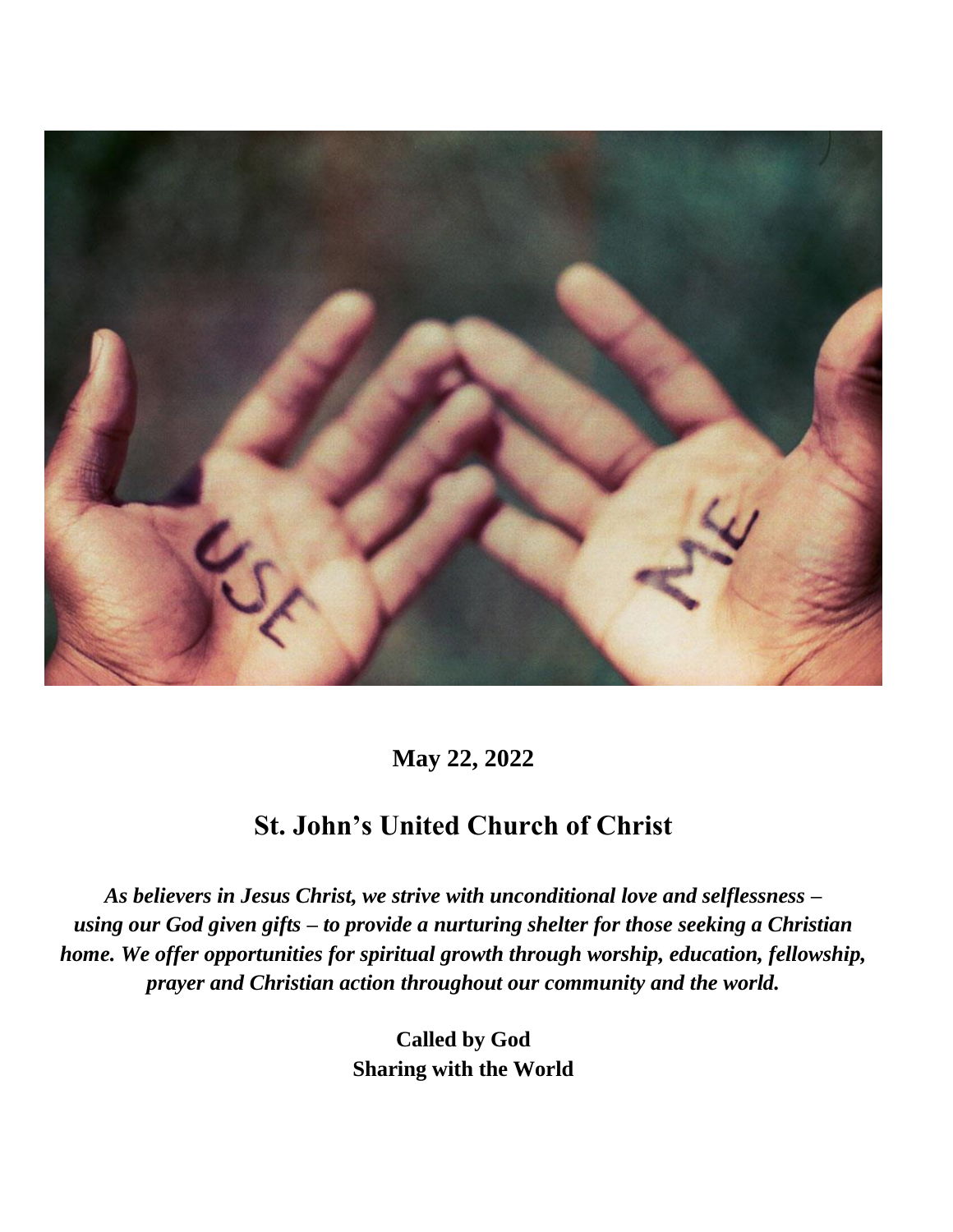### **May 22, 2022 6th Sunday of Easter**

#### **Meditation**

"Coincidence is God's way of remaining anonymous."

#### Albert Einstein

# **Chimes**

**Prelude** *Above All - Arr. Mark Hayes*

#### **Welcome and Announcements**

### **Opening Hymn No. 350** *The Summons*

#### **Verse 1**

Will you come and follow me if I but call your name? Will you go where you don't know and never be the same? Will you let my love be shown? Will you let my name be known, will you let my life be grown in you and you in me?

#### **Verse 2**

Will you leave yourself behind if I but call your name? Will you care for cruel and kind and never be the same? Will you risk the hostile stare should your life attract or scare? Will you let me answer prayer in you and you in me?

#### **Verse 3**

Will you let the blinded see if I but call your name? Will you set the prisoners free and never be the same? Will you kiss the leper clean and do such as this unseen, and admit to what I mean in you and you in me?

#### **Verse 4**

Lord your summons echoes true when you but call my name. Let me turn and follow you and never be the same. In Your company I'll go where Your love and footsteps show. Thus I'll move and live and grow in you and you in me.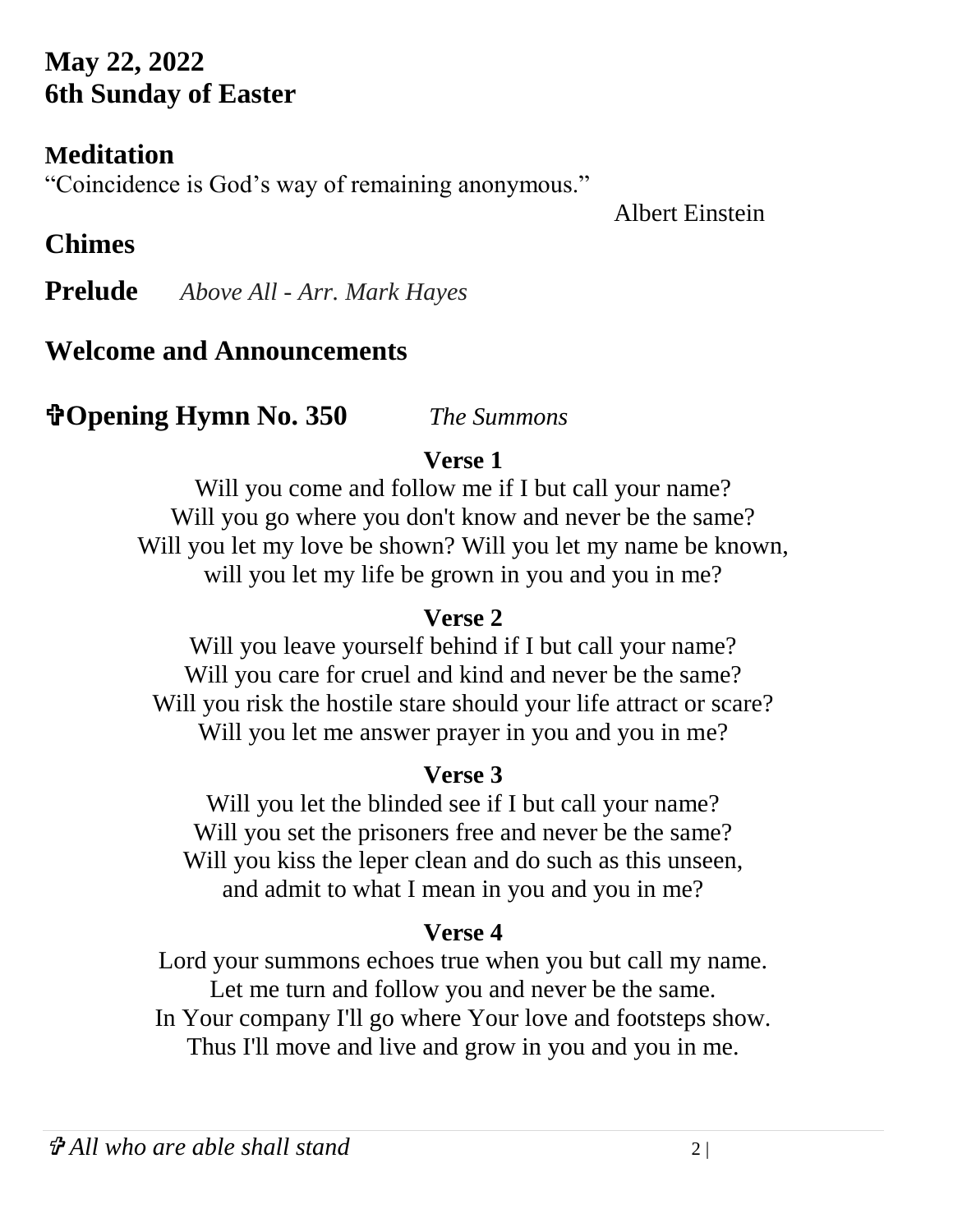## **Lifting up our Joys**

# **Passing of the Peace**

**Call to Worship (Congregation reads bold print)** May God be gracious to us and bless us. **May God's face shine upon us and bring us peace!** Let all people praise you, O Lord. **Let all people shout their joy to your holy name.** God blesses us continually throughout all our lives. **Thanks be to God, for God's eternal love and blessing.**

# **Traver** Pastor Jeff

#### **Prayer of Confession** *(unison)*

**Holy and righteous one, we are stunned by the miracles of new life and forgiveness you offer. When our awe turns to disbelief, renew us with your joy. When our fear turns to rejection, lead us into your presence. When our stumbling leads to sin, forgive us by your grace, and direct our steps in your paths of righteousness. In Christ's name, we pray.** 

*Silent pause for reflection*  **Amen.**

#### **Assurance of Forgiveness** *(read responsively)*

God's hand has, indeed, stretched out to us in blessing, in pardon, and in peace. Through Jesus Christ we are forgiven. **Amen!**

| <b>Bible Readings</b>     | <i>Psalm 67; Acts 16:9-15</i>               |             |
|---------------------------|---------------------------------------------|-------------|
| <b>Choir Anthem</b>       | Walk Along Beside Me, O My Lord - Don Besig |             |
| <b>Children's Message</b> |                                             | Pastor Jeff |
| <b>Pastor's Message</b>   | "To Be Used of God"                         | Pastor Jeff |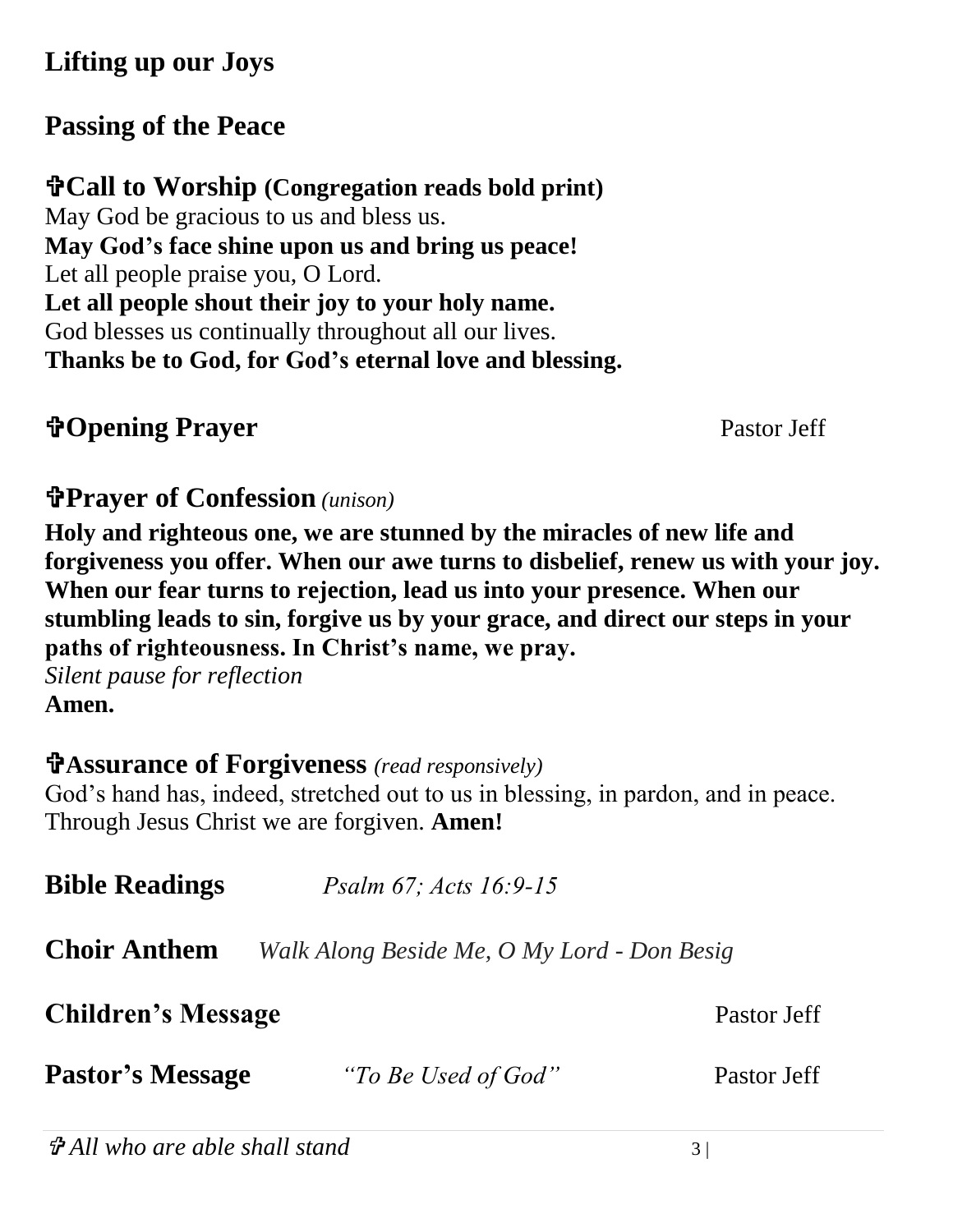#### **The Apostle's Creed**

**I believe in God, the Father almighty, creator of heaven and earth. I believe in Jesus Christ, God's only Son, our Lord, who was conceived by the Holy Spirit, born of the Virgin Mary, suffered under Pontius Pilate, was crucified, died, and was buried; he descended to the dead. On the third day he rose again; he ascended into heaven, he is seated at the right hand of the Father, and he will come again to judge the living and the dead. I believe in the Holy Spirit, the holy catholic Church, the communion of saints, the forgiveness of sins, the resurrection of the body, and the life everlasting. Amen.** *(From the UCC Book of Worship)*

**Giving our Gifts to God**

**Offertory** 

**Doxology Praise God from whom all blessings flow. Praise God all creatures here below. Praise God above ye heavenly hosts. Praise Father, Son and Holy Ghost. Amen.** 

#### **Prayers of the People**

#### **The Lord's Prayer** *(unison)*

**Our Father, who art in heaven, hallowed be thy name. Thy kingdom come. Thy will be done, on earth as it is in heaven. Give us this day our daily bread. And forgive us our debts, as we forgive our debtors. And lead us not into temptation, but deliver us from evil. For thine is the kingdom, and the power, and the glory forever. Amen**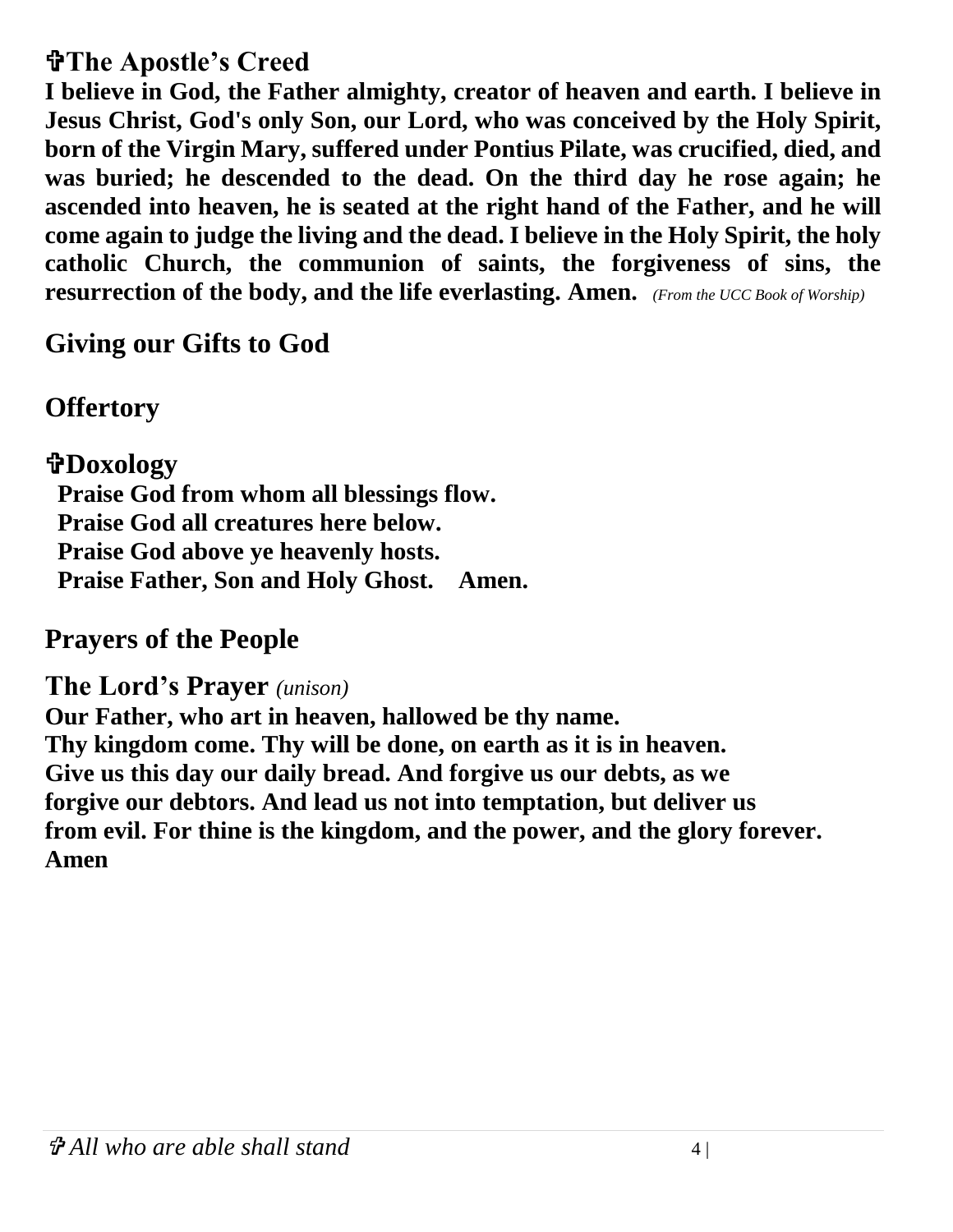#### **Closing Hymn No. 708** *Go Forth With God*

**1** Go forth for God, go to the world in peace; be of good courage, armed with heavenly grace, in God's good Spirit daily to increase, till in the kingdom we see face to face. Go forth for God, go to the world in peace.

**2** Go forth for God, go to the world in love; strengthen the faint, give courage to the weak; help the afflicted; richly from above God's love supplies the grace and power we seek. Go forth for God, go to the world in love.

**3** Go forth for God, go to the world in strength; hold fast the good, be urgent for the right; render to no one evil; Christ at length shall overcome all darkness with his light. Go forth for God, go to the world in strength.

**4** Go forth for God, go to the world in joy, to serve God's people every day and hour, and serving Christ, our every gift employ, rejoicing in the Holy Spirit's power. Go forth for God, go to the world in joy.

#### **Sending Forth and Final Blessing**

#### **Threefold Amen (sung)**

#### **Chimes/Meditation**

**Postlude** *Hail the Brightest Day of Days* J. S. Bach